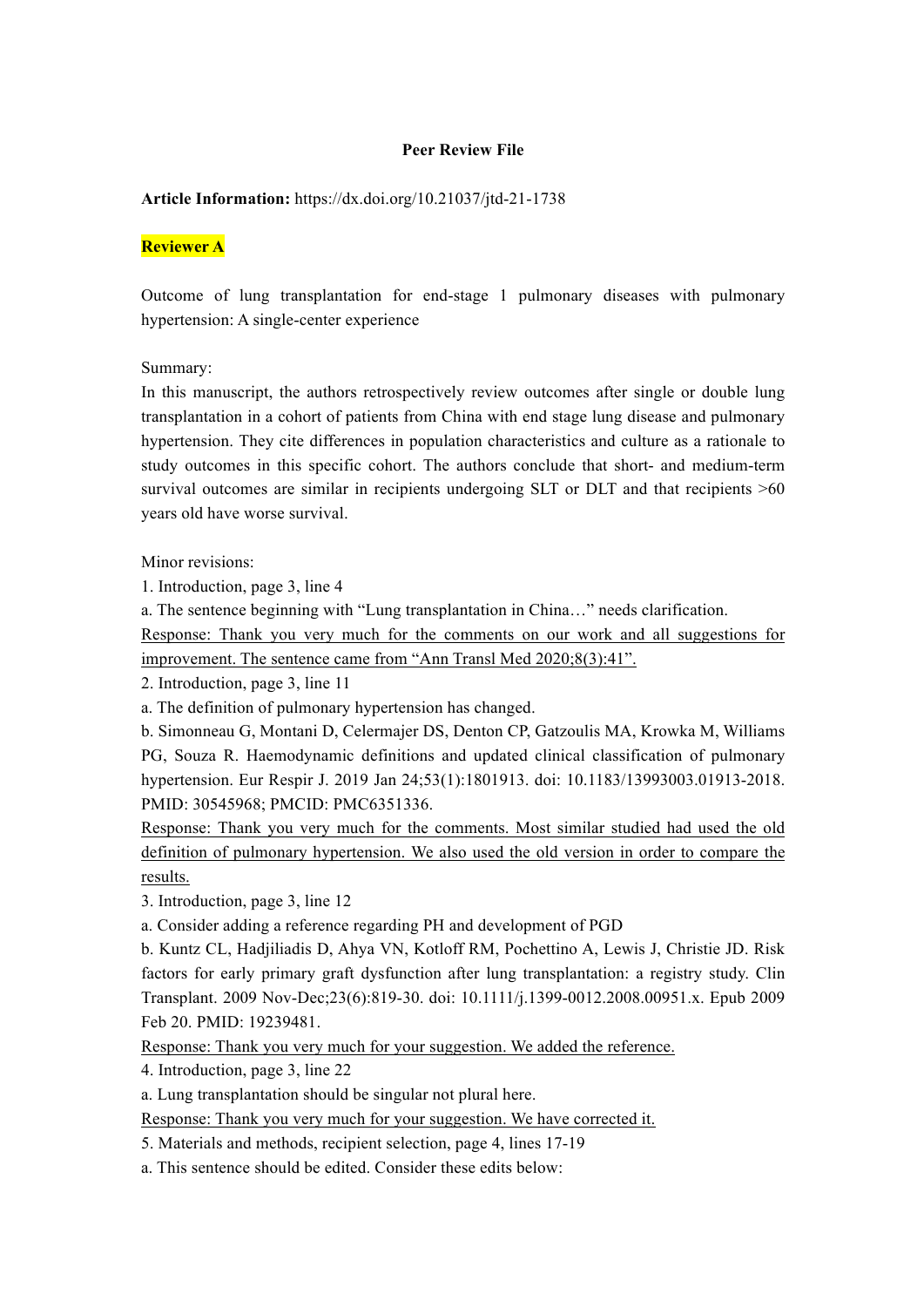b. "These patients should be referred to a lung transplant center early so that patients have…"

c. "…and the transplant center can evaluate them in detail and optimize their…"

Response: Thank you very much for your suggestion. We have corrected it.

6. Materials and methods, recipient selection, page 4, lines 19-21

a. This sentence should also be edited. Consider these edits below:

b. "However, these patients were often referred in a deteriorating disease state in which they could not tolerate the necessary evaluation"

Response: Thank you very much for your suggestion. We have corrected it.

7. Materials and methods, Procedure and donor selection, page 5, line 4

a. Consider rewording this sentence. Change BLT to DLT to maintain the same acronym throughout the manuscript.

b. "Given the abundance of lung donors in China, disease and patient factors were more important than donor availability in choosing between SLT and DLT."

Response: Thank you very much for your suggestion. We have corrected it.

8. Materials and methods, Surgical technique, page 5, line 19

a. Remove "with"

Response: Thank you very much for your suggestion. We have corrected it.

9. Materials and methods, Surgical technique, page 5, line 21

a. Change "and" to "or" and remove the word "obviously"

Response: Thank you very much for your suggestion. We have corrected it.

10. Materials and methods, Postoperative care and follow up, page 6, line 13

a. Change "extubate" to "extubated"

Response: Thank you very much for your suggestion. We have corrected it.

11. Results, Preoperative characteristics, page 7, line 9

a. Change to "From March 2016 to December 2019…"

Response: Thank you very much for your suggestion. We have corrected it.

12. Results, Intraoperative outcomes, page 8, line 8

a. Change to "…was shorter for right lung than for left lung."

Response: Thank you very much for your suggestion. We have corrected it.

13. Results, Intraoperative outcomes, page 8, line 3

a. Change to "Three patients suffered from atrial fibrillation in total, two after clamping the pulmonary artery and one after clamping the left atrial wall."

Response: Thank you very much for your suggestion. We have corrected it.

14. Results, Postoperative outcomes, page 8, line 19

a. Change to "Three patients required re-thoracotomy…"

Response: Thank you very much for your suggestion. We have corrected it.

15. Results, Postoperative outcomes, page 9, line 5

a. Change "Compare" to "Compared"

b. Change "…the percentage of…" to "…percent predicted…"

Response: Thank you very much for your suggestion. We have corrected it.

16. Discussion, page 9, line 15

a. Change "…failed to standard…" to "…failed standard…"

Response: Thank you very much for your suggestion. We have corrected it.

17. Discussion, page 10, line 17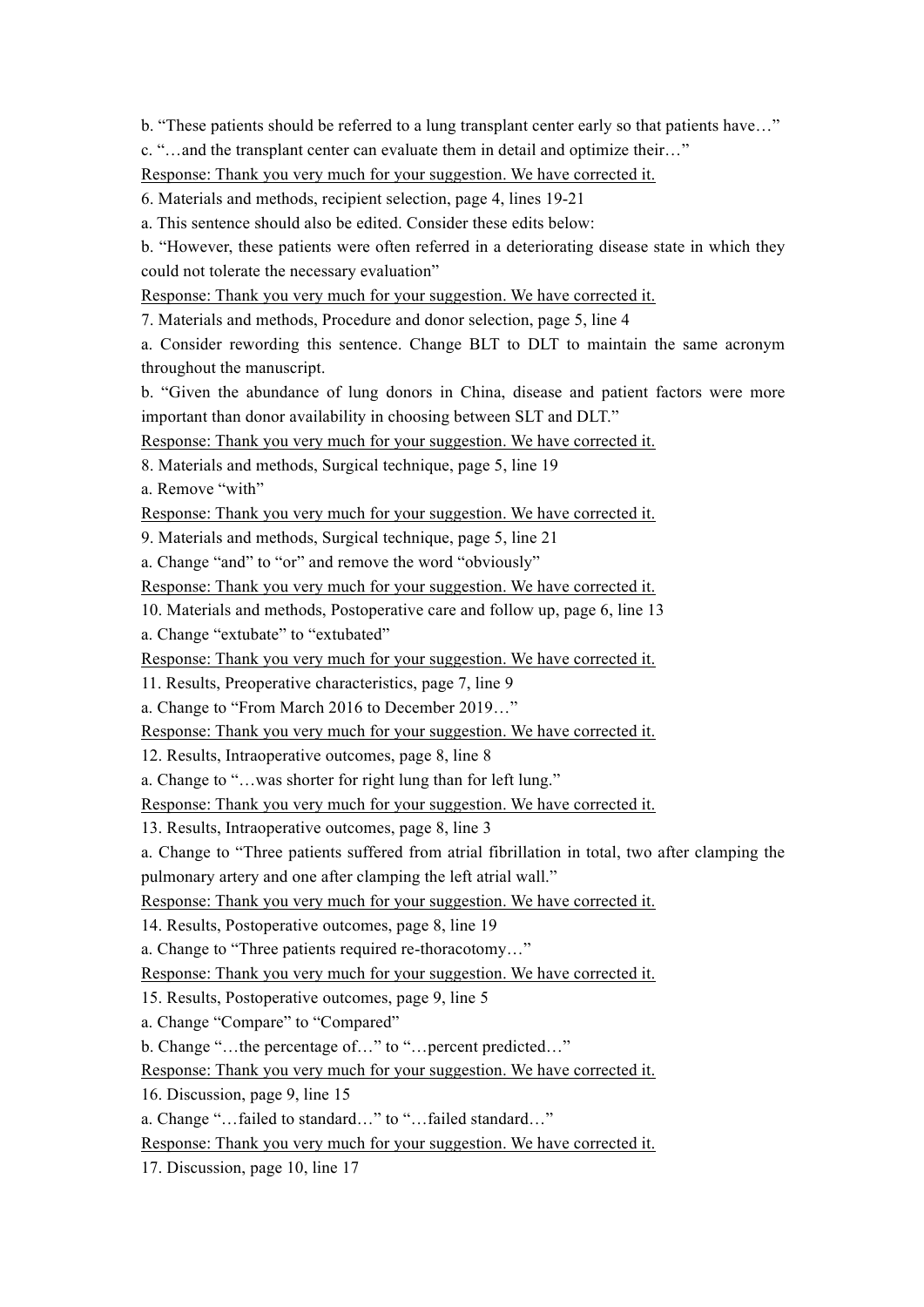a. Change BLT to DLT to maintain the same acronym throughout the manuscript.

18. Discussion, page 11, line 9

a. Change to "A recent UNOS analysis revealed…"

Response: Thank you very much for your suggestion. We have corrected it.

19. Discussion, page 11, line 15

a. Change to "But a recent UNOS analysis concluded…"

Response: Thank you very much for your suggestion. We have corrected it.

20. Discussion, page 12, line 6

a. Change "hadn't" to "did not have"

Response: Thank you very much for your suggestion. We have corrected it.

21. Discussion, page 12, line 8

a. Change to "Being severely underweight is related to…"

b. Include a reference to for this statement.

Response: Thank you very much for your suggestion. We have corrected it.

22. Discussion, page 12, line 12

a. Change "hadn't" to "did not have a.."

Response: Thank you very much for your suggestion. We have corrected it.

23. Discussion, page 13, line 3

a. Change "hadn't" to "did not have"

Response: Thank you very much for your suggestion. We have corrected it.

24. In Table 3, Change BLT to DLT to maintain the same acronym throughout the manuscript. Response: Thank you very much for your suggestion. We have corrected it.

Major revisions:

1. In the introduction, the authors should elaborate on the rationale of studying the Chinese population in this investigation, specifically regarding how the differences in "population characteristics and culture" could affect outcomes of SLT vs DLT. This is reviewed briefly in the discussion but should be elaborated in the introduction as well.

Response: Thank you very much for your suggestion. Wu et al. (Annals of translational medicine 2020;8:41) and Hu et al. (Chinese medical journal 2019;132:2783-9) described the Chinese population. We cited these studies in the paper.

2. The authors should edit the "Materials and Methods" section to include only the methods they employed to design and execute the study.

a. In the "Recipient Selection" section, the authors discuss guidelines for referral and that, in their cohort, patients with a diagnosis of pulmonary hypertension were often referred at clinical deterioration rather than earlier in their disease. While this finding is important, it should be moved to the discussion section where the authors should elaborate on the implications of this finding both in their study and in the population at large.

b. In the "Procedure and donor selection" section, the authors should comment only that the decision to proceed with single versus double lung transplant was based on a variety of factors and made at the discretion of the transplant team. They should elaborate on the factors that influenced that decision in the discussion.

c. In the "Surgical technique" section, the authors should comment only on the surgical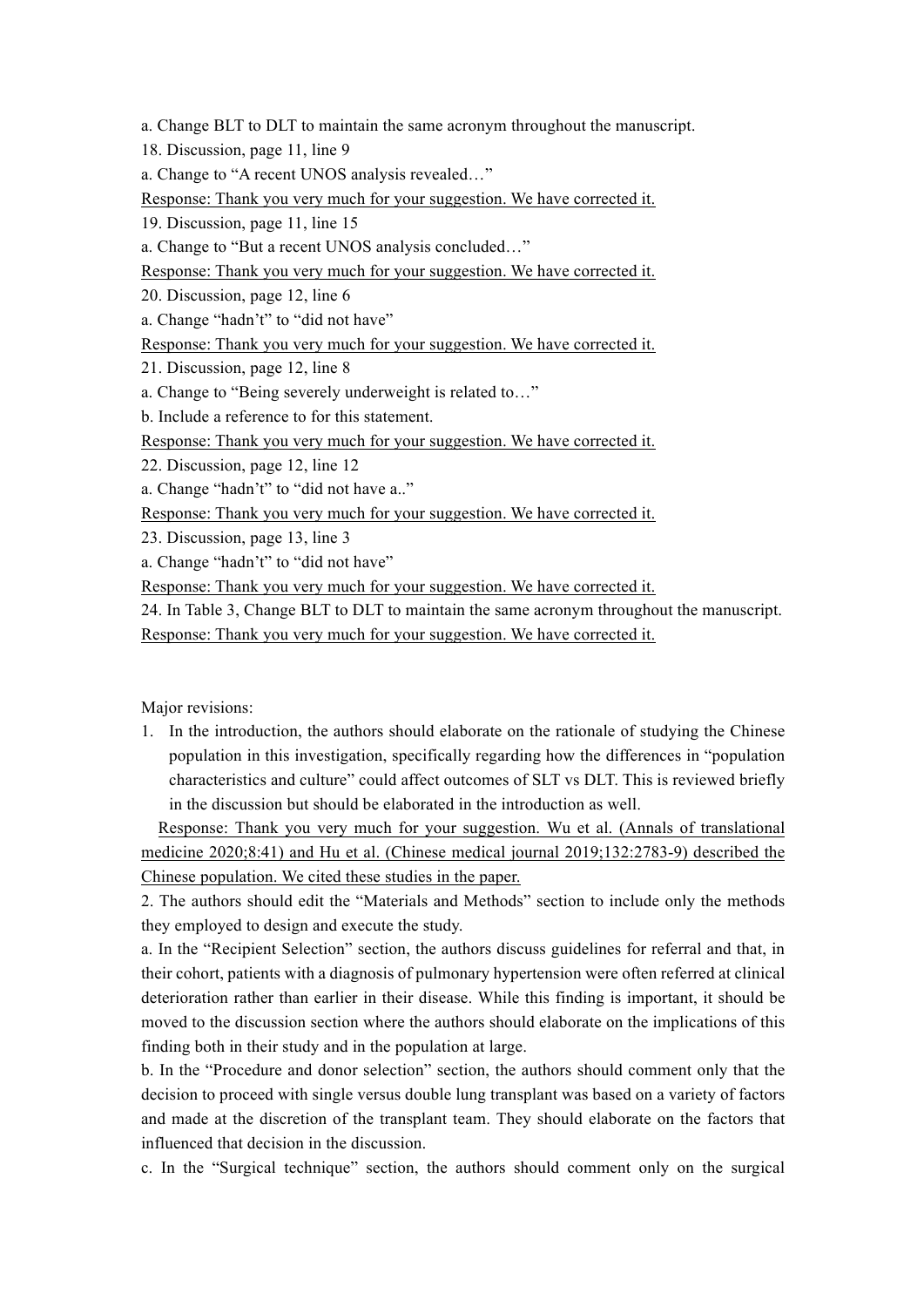techniques used for procedures in this study. The comments regarding the first SLT and the use of ECMO are better suited for the introduction or the discussion.

Response: Thank you very much for your suggestion. Indeed, these sentences should be moved from "Materials and Methods" section to introduction and discussion section. But it is easier to understand in this way.

3. Based on table 1, it appears that recipients undergoing DLT were younger and had higher mPAP. While this may have been by design, the effects of these differences between groups on postoperative outcomes should be discussed further.

Response: Thank you very much for your comments. We discussed these differences in discussion.

4. It appears that the majority of DLT in this cohort were performed in 2019, whereas SLT predominated prior to 2019 in this population. The authors should discuss the implications of this occurrence in their data. Were there differences in median follow up after lung transplantation between SLT and DLT? One major implication is that if median follow up was shorter for DLT patients, the long-term survival benefit of DLT in this population could have been missed.

Response: Thank you very much for your comments. The median follow up of SLT was longer than DLT patients, but the difference was not statistically significant.

5. The authors note that the absence of data on PGD was a limitation to the study. Given that this is one of the major sources of increased morbidity in this population, this is a major limitation. This should be discussed further. If available, this data should be included in the study.

Response: Thank you very much for your comments. The incidence of primary graft dysfunction were missing.

# **Reviewer B**

I read with interest your work titled "Outcome of lung transplantation for end-stage pulmonary disease with pulmonary hypertension: a single-center experience." Please, read the following suggestions constructively:

## General comments

- The paper is focused and with interest in the field. However, it is needed a revision by an English native speaker. Also, improvements are required in the structure of the work.

- Please, may the authors check the correct use of abbreviations? (e.g., page 4 line 15, ISHLT is the first time used without the whole concept referenced)

- Do not use informal language, e.g., "couldn't."

Response: Thank you very much for your suggestion. We have corrected it.

## Introduction

- Page 3, line 8. May the authors update the incidence data of lug transplantations? In the current version, the data is to 2018.

Response: Thank you very much for your comments. We update the incidence data of lung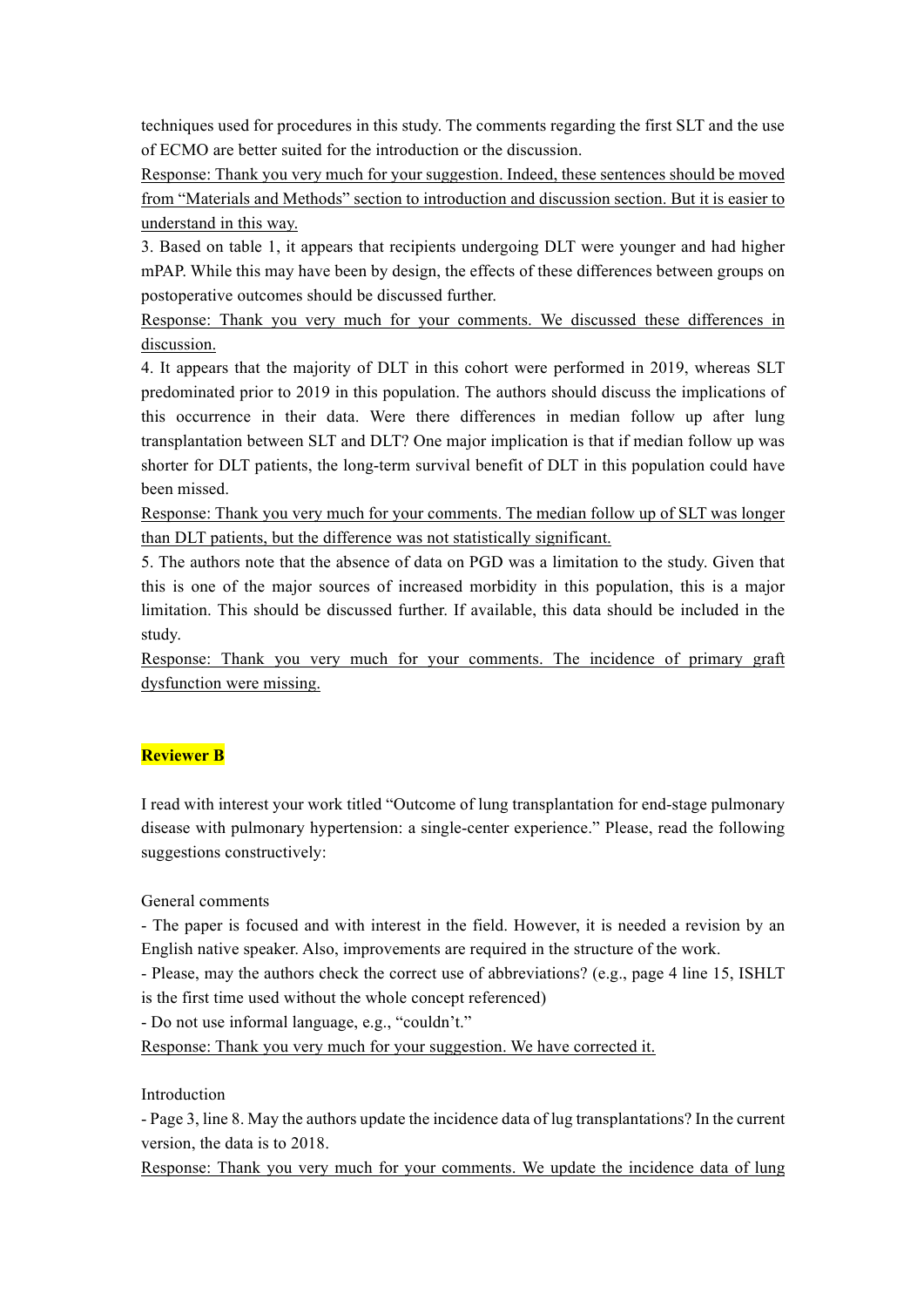transplantations. The published version is to 2018.

- Page 3, lines 19-20. May the authors include the incidence of USA and Europe too?

Response: Thank you very much for your comments. Yes, it included the incidence of USA and Europe.

Material and methods

- Please, may you improve the structure of your work?

- Page 5, lines 1-2, lines 5-6. More details are needed. Please, specify all the criteria.

- Page 6, line 12. More drug information is necessary.

- Page 6. Please, include information about the follow-up. When? Where? And who was responsible?

Response: Thank you very much for your suggestions. We have improved it. Results

- Page 7, lines 13-21. All the variables should be explained in M&M.

Response: Thank you very much for your suggestions. We have improved it.

- Page 8, line 2. Please, include the median, range, mean, and standard deviation in all-time variables.

Response: Data were presented as mean value with standard deviation (SD) or median with interquartile range (IQR) for continuous variables, and percentages for categorical variables.

- How was the influence of ECMO in the survival prognosis?

Response: Thank you very much for your comments. It was explained in the discussion (page 11, line 19-22 and page 12, line 1-5)

- Page 9, lines 8-11. Why did you compare younger patients than 60 years vs. older than 60? Please, justify in the introduction section. Also, for the rest of the sub-groups.

Response: Thank you very much for your comments. It was introduced in the discussion (page 11, line 6-14). And the survival curve had a larger difference when the cutoff was 60.

Discussion

- The first paragraph should highlight the most relevant of your results.

Response: Thank you very much for your suggestions. We have improved it.

**Conclusions** 

- Why 30 days? Please, improve the results section to support this affirmation.

Response: Thank you very much for your comments. Mortality within 30 days was a variable which reflected postoperative short outcomes. Most perioperative mortality occurred within 30 days after surgery. And most studied described mortality whin 30 days.

# **Reviewer C**

Lung transplantation is the therapy of choice for many end-stage lung diseases, and the presence of pulmonary hypertension certainly deserves special attention, considering the burden associated with this clinical problem.

Our comments and critics have the intention to contribute to your research project and facilitate comprehension for the reader.

We will describe our review in an item-by-item fashion: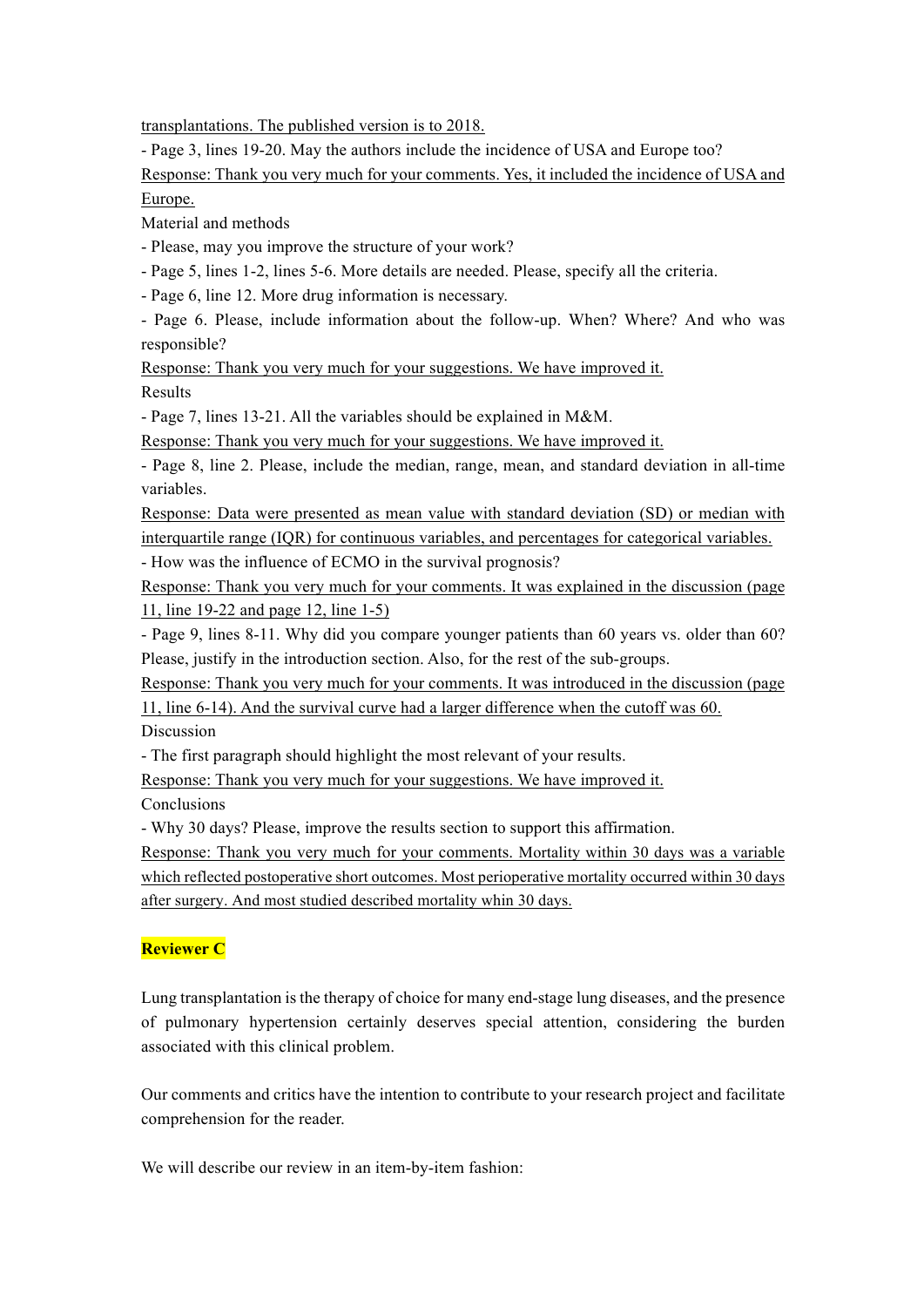Abstract:

1. we think you had to be clear in what you are planning to evaluate. Page 2- line 4, "analyze the outcomes of LTx for PH," is confusing since you consider patients with ESLD with concomitant PH – not Primary PH.

Response: Thank you very much for your comments. We have improved it.

2. The other aspects of your abstract are appropriate, considering your aims.

Response: Thank you very much for your comments.

Introduction:

3. Page 3 – Line 11: please add a reference about your definition of PH.

Response: Thank you very much for your suggestions. We added a reference.

4. Page 3 – Line 15 to 18: that is where, it seems, your focus changed a bit because you mention, in our understanding, about primary PH- and it seems this is not the group you aim to evaluate.

Response: Thank you very much for your comments. It included primary PH and secondary PH.

5. Page 3 – Line 19: interesting and provocative thought because it is essential to have an idea about the particularities of the Chinese population. Thank you.

Response: Thank you very much for your comments.

Materials and Methods:

6. Page 4 – line 6: here, you still have not clarified the group you are planning to study. It seems confusing for the general reader.

Response: Thank you very much for your comments. This report describes the experience by comparing different procedures, age, mPAP, BMI, and indication of transplantation.

7. Page 4 – Line 14: you can certainly be more direct in your assumption.

Response: Thank you very much for your comments.

8. Page 5 – Line 1: you mention "economy," and we found it very interesting but unexplored in your paper. How economy weights in when you are considering SLT or DLT? Perhaps you have local characteristics that can be important for us to learn and understand.

Response: Thank you very much for your comments. Economy was an important factor for considering SLT or DLT. The procedure was chosen jointly by both doctor and patients, SLT was relatively cheaper than DLT. Some patients may choose SLT because of lack of money. It was a pity that we did not offer local characteristics.

9. Page 5 – Line 6: Can you tell us why you choose SLT over DLT? We got your point, but this can be important for the reader.

Response: Thank you very much for your comments. Transplant procedures are worth studying. The best lung transplant procedures for patients with PH are still controversial. SLT and DLT had a significant impact on the survival.

10. Page 5 – Line 11: You mentioned you used Celsior or Low-Potassium Dextran. Were you capable of analyzing any difference in your results based on the preservation solution? Are you still using both? How did you choose? Did you replace one with the other over time?

Response: Thank you very much for your comments. I was not capable of analyzing the difference based on the preservation solution. Both of the solution was random used. We did not replace one with the other over time.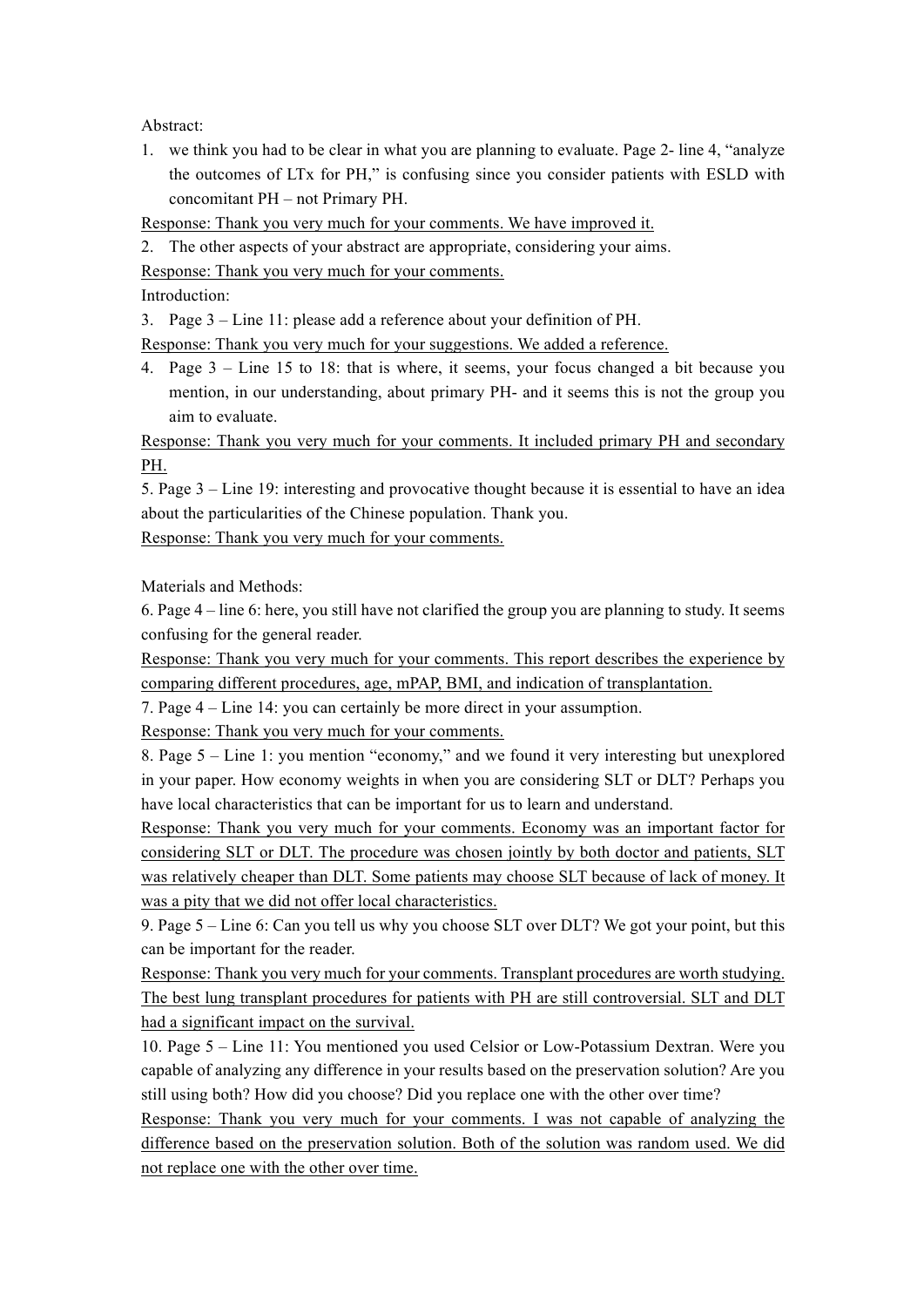11. Page 5 – Line 17: Which ECMO configuration do you use? VA? VV? Other?

Response: Thank you very much for your comments. All VA, VV, and VV-A are used.

12. Page 6 – Line 12: Which additional drug therapy for PH was used after SLT? Can you extrapolate why?

Response: Thank you very much for your comments. Some patients used prostacyclin to decrease pulmonary artery pressure.

Results:

13. Page 7 – Line 10: you finally mention that you included "pts with secondary PH." Now, this should be discussed before.

Response: Thank you very much for your comments. We have improved it.

14. Page 7 – Line 13: let us jump to your figure 1: you did many more COPDs SLT than COPDs DLT. Do you think this can affect your results? This is, in our opinion, a significant issue for your research.

Response: Thank you very much for your comments. It is worthy of further research.

15. Page 7 – Line 19: you mentioned for DLT, you had a "higher proportion of infectious disease," which is quite apparent - you discussed elsewhere you did DLT for infection diseases. Response: Thank you very much for your comments. DLT for infection diseases was suitable.

16. Page 8 – Line 22: you presented data that may not be relevant, like "time for anastomosis." On the other side, relevant data like CLAD is not reported. Do you have any data on your CLAD incidence? That would be important.

Response: Thank you very much for your comments. It was a limitation that missing data on our CLAD incidence.

Discussion:

17. Here you discuss the controversial topic of SLT versus DLT. Please check if you have more recent references. Reference 20 is from 2009. And this is an ongoing discussion.

Response: Thank you very much for your comments. Reference 20 is not the primary reference. 18. Page 11 – Line 13: this paragraph seems confusing.

Response: Thank you very much for your comments. We have improved it.

19. Also, in this same paragraph, can you please explore your ECMO cannulation strategy. Your axillary approach seems interesting.

Response: Thank you very much for your comments. Yang et.al (reference 24) described the strategy in detail.

20. Page 12 – Line 12: In our view, and understanding regional particularities, it is an exciting approach to do SLT + jejunostomy. Frailty seems a contraindication in many centers, and it seems you are trying to tackle it. Perhaps, as you mentioned, you may receive patients for listing when they are extremely sick.

Response: Thank you very much for your comments.

Conclusions:

21. No comments. You bring together appropriately the things you aimed to discuss along with your paper.

Response: Thank you very much for your comments.

22. Figures 2, 3, and 4 are adequate.

Response: Thank you very much for your comments. I think figure 1 is useful.

23. Figure 5: don't you think it would be interesting to add SLT and DLT, especially regarding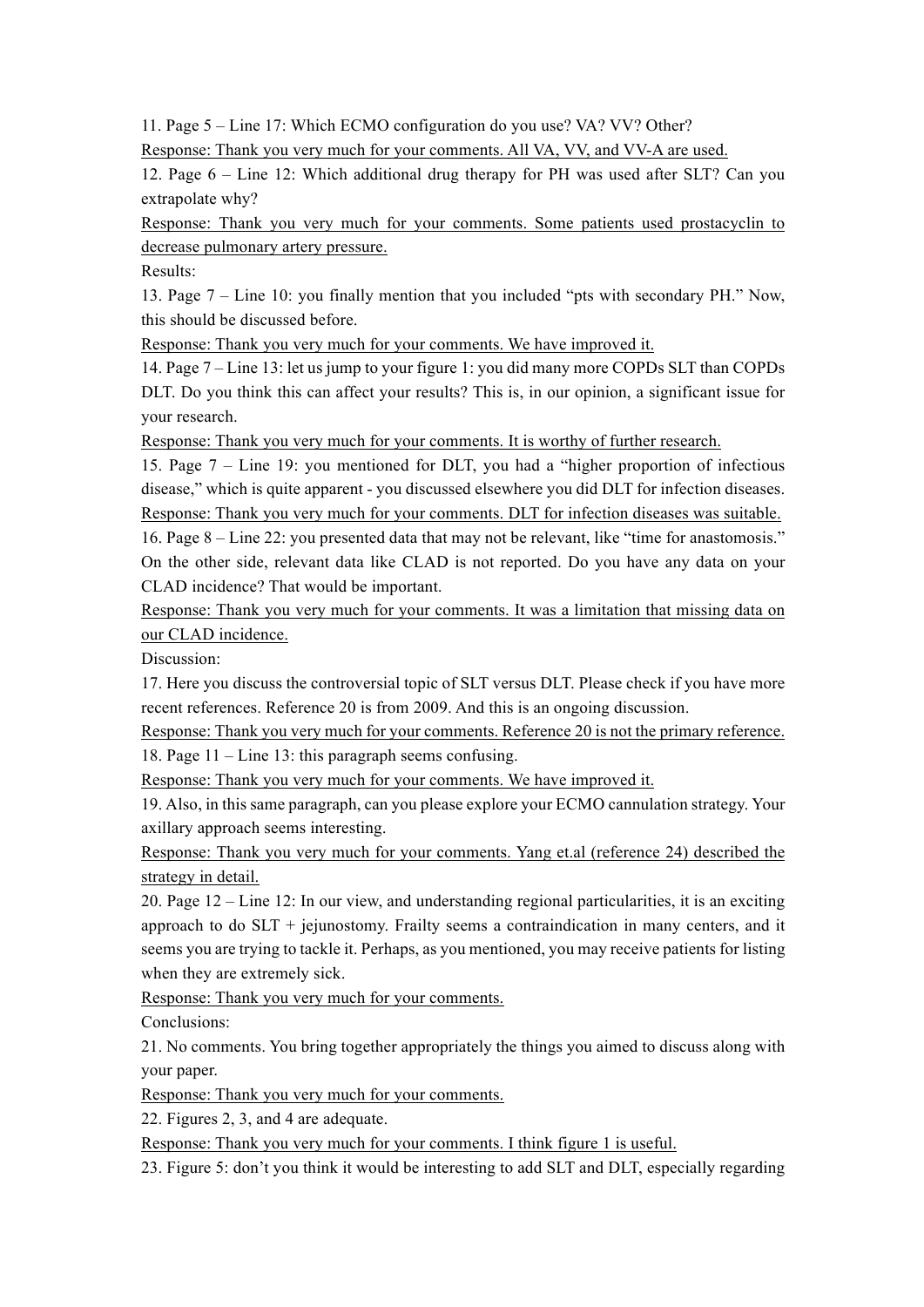your B and D?

Response: Thank you very much for your comments. Yes, it would be interesting to add SLT and DLT. But limited by the small sample size.

24. Your Tables are adequate, perhaps with too much data, sometimes with data that may not be so important.

Response: Thank you very much for your comments.

25. Table 3 – you described four patients using IABP. Can you explore the reasons?

Response: Thank you very much for your comments. Using IABP for patients with heart failure. 26. Table 3 – perhaps you could explore, along with the text, which types of bronchial anastomotic fistulas that you had and how did you manage them?

Response: Thank you very much for your comments. It should explore bronchial anastomotic fistulas in another topic.

In summary, your paper is interesting, but you fail to address the population of patients that you aimed to study initially adequately, and you only do that later on in the text. In addition, when you compare SLT and DLT, your groups are quite different. These are strong weaknesses of your project.

We appreciated the opportunity to review your paper, and we hope our contributions are going to be helpful for your future studies. But our impression, at this moment, is that you need a significant review of the structure and the data that you have for this study to be considered for publication.

Response: Thank you very much for your comments.

## **Reviewer D**

This paper reports on an observational study evaluating the outcomes in patients with pulmonary hypertension (PH) undergoing lung transplantation. The study includes a total of 63 patients for a study period between 2016 and 2019.

I read this with great interest.

However, aside from a small number of the patients enrolled in the study, in light of a subject which has been well addressed and extensively discussed for decades, the entire manuscript essentially reports their institutional experiences which don't appear to be consistent with the most recent or even more standardized current approach, and contains several major flaws.

First of all, their selection criteria for the surgical options, single versus double for those patients with PH remain unclear even after reading through the entire manuscript. They state that they 'were more inclined to perform single for older, severely underweight, and extremely ill patients'; however, those sick patients also tend to exhibit more significant PH, that is severe PH which requires a double. For those cases, what was their decision?

Response: Thank you very much for your comments. SLT confers short-term survival benefit but long-term harm, DLT confers short-harm but long-term survival benefit. The balance between short-term risk and long-term benefit is a crucial principle that decides SLT or DLT.